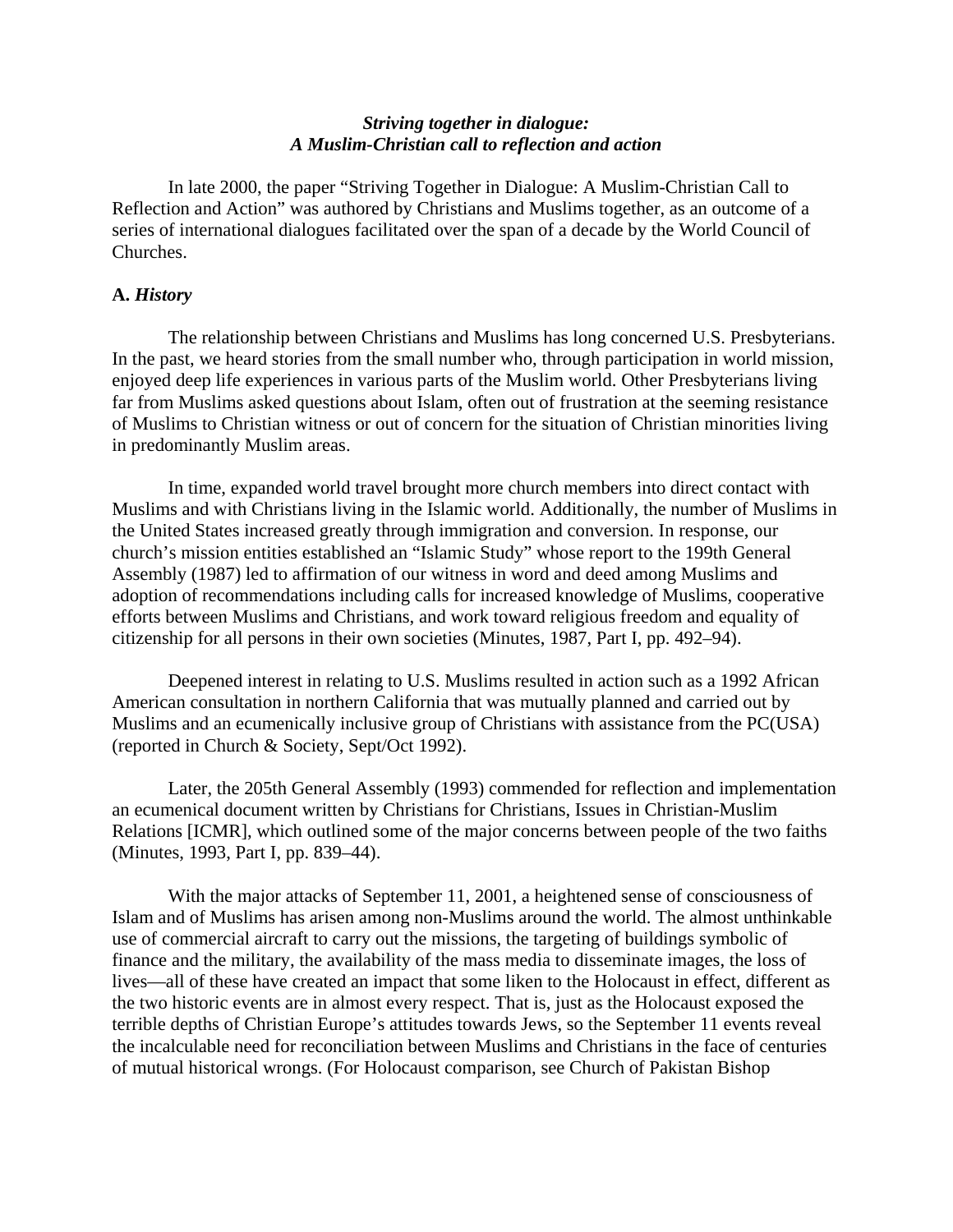Manowar Rumalshah's presentation to a World Council of Churches [WCC] consultation, Nov. 30, 2001.)

#### **B.** *A Current Reflection*

While the events of September 11 exceeded the imaginations of almost everyone, there were those who realized that, in spite of advances in relationships between some Christians and Muslims, there were major problems. A paper, Striving Together in Dialogue: A Muslim-Christian Call to Reflection and Action (prepared in late 2000 as an outcome of a series of WCCfacilitated international dialogues over a decade and now being used globally) warned that "current developments, political and otherwise, may be threatening to build up new attitudes of distrust and hostility." It went on to urge, "This imposes a new urgency in the consideration of Christian-Muslim relations . . ." (paragraph. 9).

This remarkably prescient document was authored by Christians and Muslims, a recognition in practice of the statement made in ICMR, "We can no longer speak as if Muslims are not listening. Everything we say and do must be in the knowledge that they are partners, whether directly or indirectly. Dialogue and collaboration cannot bear fruit unless it is two-way."

The paper reminds readers that "conflicts overshadow peaceful experiences and accusations drown the voices of understanding" (paragraph 2)—especially important to recognize when people feel they have been failed by the institutions of society, including government, and in consequence turn to religious affiliation as the sole meaningful identifier in their lives. When this happens, differences between peoples become intensified and people are pigeonholed along religious lines. Since September 11, many local U.S. churches have sought to avert this danger in our own nation. They have reached out to Islamic centers or have responded to the outstretched hands extended from the local Muslim community. Interfaith events have been widespread; and Christians concerned about the civil liberties of Muslim neighbors have undertaken acts of accompaniment and advocacy; and many educational events have occurred. But, on a global level, violence has been met by armed force, and Americans—having heard the references to Islam made by the aggressors in the September 11 attacks—are left asking, Is this a religious conflict? The answer requires attention not only to religious identity but also to other aspects of contemporary society.

Islam stresses that, because God is Lord of the universe, every aspect of the believer's life is to be submitted to God, including economic, political, social, and spiritual life. The seamless integration of these makes the distinctions used by most Americans—of sacred and secular, religious and political—little help in explaining Islam from the outside. Yet it remains important for American Christians to reflect upon what aspects of current events are motivated by Islamic tenets and what may represent political use of the Islamic label for purposes of power or oppression.

Viewed from the long sweep of history, American Christians can begin to see Muslims and Christians caught in cyclical images of domination and humiliation, each being affected by the status of the other, the humiliation of one being identified as the success of the other. They will discover that Muslims were once successful competitors with other empires, including the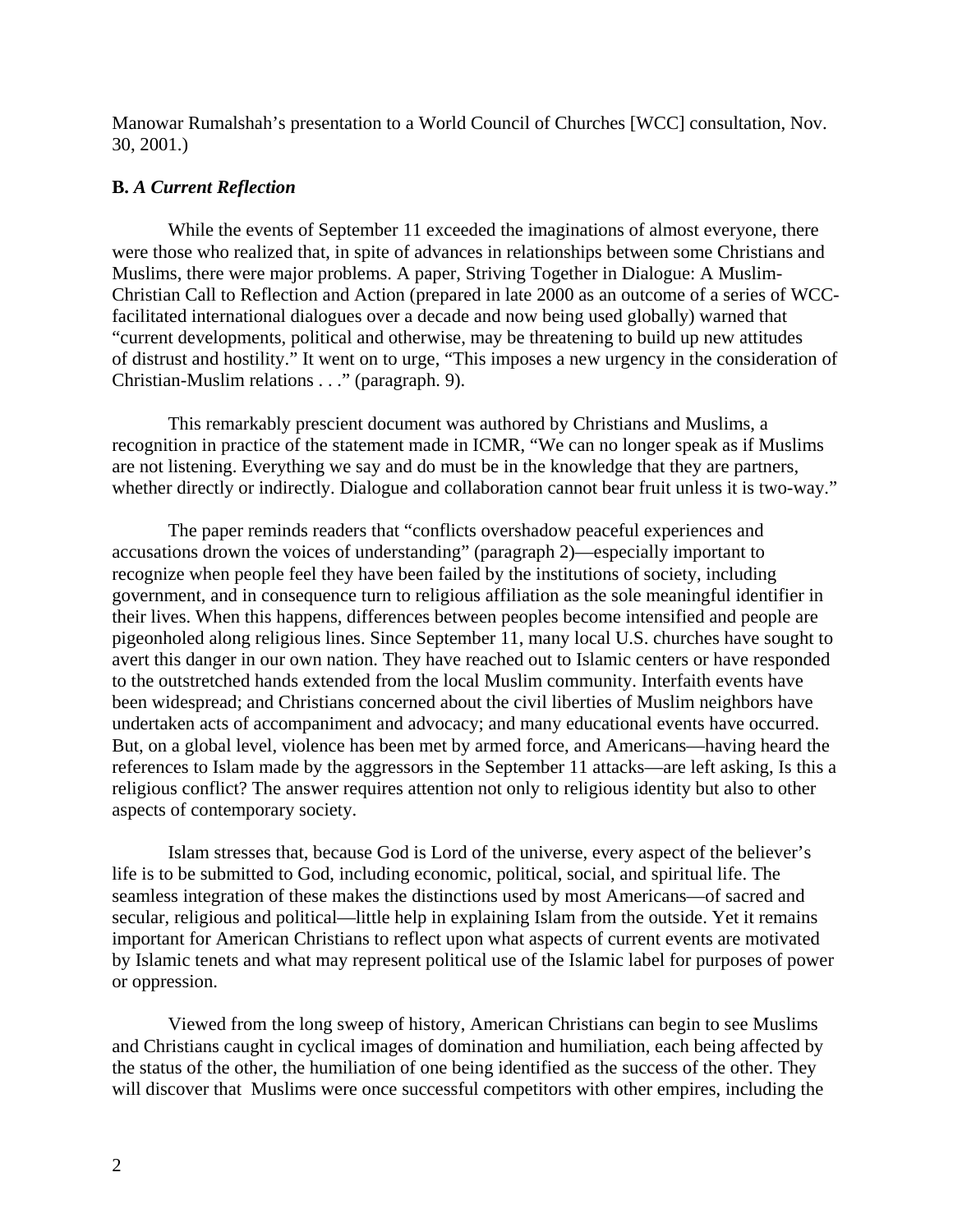Christian Byzantines, but they now see themselves as humiliated by the indignities colonization and globalization have brought in many parts of the world. They will learn that many Muslims understand the West to be the "Christian world," a mirror of the "Islamic world" in a worldview that recognizes societies as having religious or ideological identity.

As U.S. Christians study, we will need to learn the significant dynamics of majorityminority relationships—in the U.S. or India, where Muslims are a minority; in Pakistan, Iran, or Malaysia, where Muslims are a majority; and in Sudan, Nigeria, or Indonesia, where one section of a country vies with another in the face of different majority-minority relationships in different geographic regions. Additionally, U.S. Christians will need to give more attention to the interplay between our relationships with Muslims living in our nation and those elsewhere; both express hurt when U.S. government policies and interactions in American society affect Muslims anywhere adversely.

### **C.** *Contacts, Hospitality, Reconciliation*

There are at least 1,200 mosques in the U.S., with an average of roughly 1,600 people associated with each. Four-fifths are in urban-suburban areas, with suburban mosques experiencing the greatest growth. These places of Muslim activity attract an average of sixteen persons per mosque as converts each year (figures from The Mosque in America report, April 2001, by Ihsan Bagby, et al., Council on American-Islamic Relations).

Presbyterians have learned that, at the congregational level, the encounter and hospitality through which reconciliation comes often best begins by one person taking the role of making the long-term contacts that establish trust sufficiently to start building bridges. (See Christians and Muslims in Dialogue: Facets of a Relationship, section 4.B.) We can remember that there are multiple ways in which the church acts as a sign and means toward the unity God seeks for all people—work toward reconciliation, service with and for the oppressed and needy, and evangelization. (See Presbyterian Church in the U.S., 1978 General Assembly.) We can pray that God will bless all of these and that, in the spirit of the 199th General Assembly (1987) action, we can be motivated by a desire to love God, to love our neighbors, and—with faith in the sovereign God—to seek a future "free from hatred, free from fear, and directed by hopeful love."

## **ACTION OF THE 214TH GENERAL ASSEMBLY**

The General Assembly adopted the following recommendations of the General Assembly Council (GAC), and its Worldwide Ministries Division (WMD:

### **1a. Commend to Presbyterians the document,** *Striving Together in Dialogue: A Muslim-Christian Call for Reflection and Action***, for study and reflection.**

**1b. Commend to Presbyterians the following PC(USA) document:** *Turn to the Living God: A Call to Evangelism in Jesus Christ's Way***, along with the three pamphlets,** *Christians and Muslims***,**  *Presbyterian Principles for Interfaith Dialogue***, and** *Witness and Evangelism Among People of Other Faiths***, to resource our dialogue with Muslims.**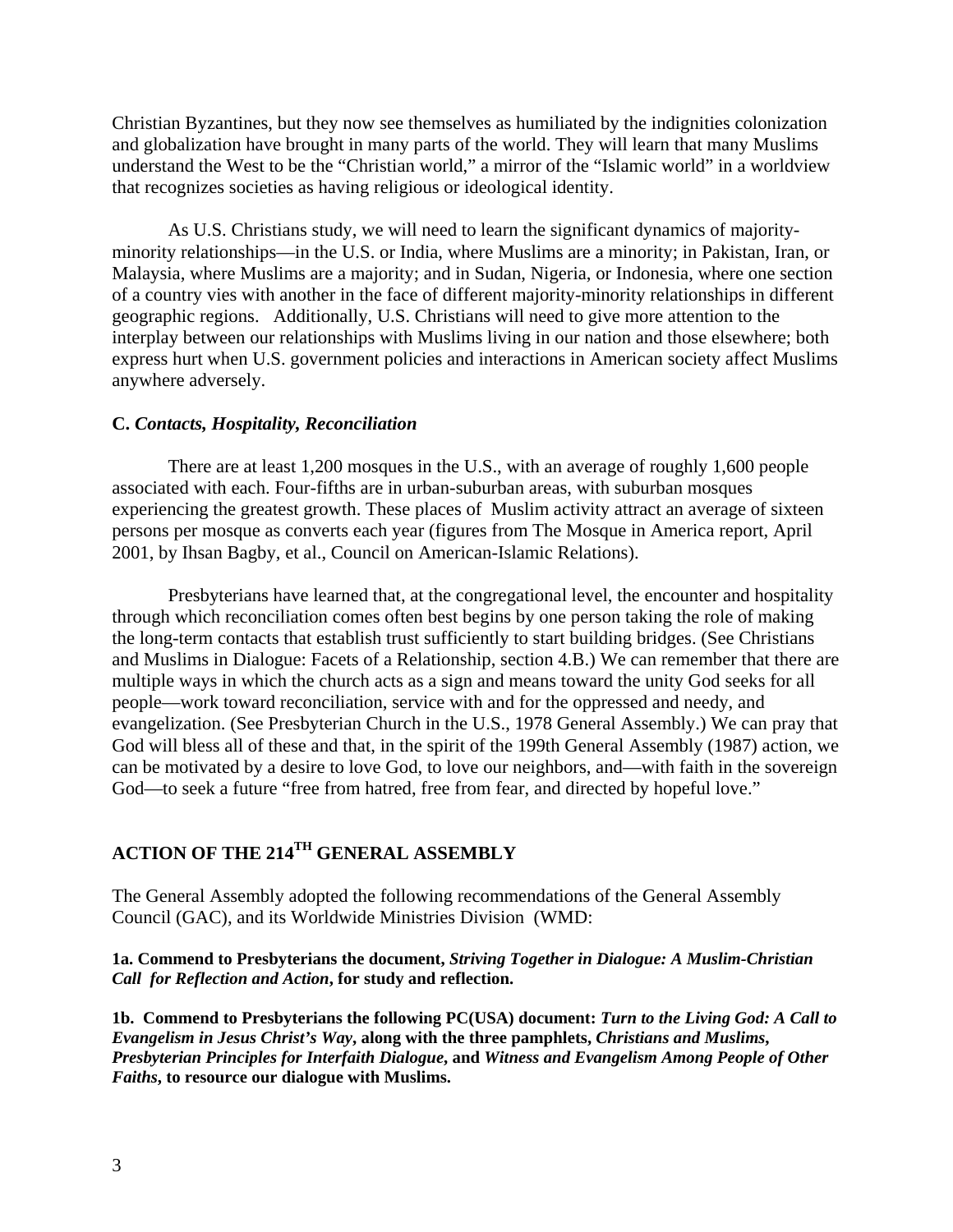**2. Urge middle governing bodies, congregations, and individuals to relate to those Muslims in their own localities who are interested in building bridges of understanding and trust, doing so ecumenically whenever possible; and request the GAC to provide resources to assist these efforts.** 

**3. Request the GAC, through WMD, to give attention to the dynamics of Islamic-Christian relations around the world through participation with partner churches and other PC(USA) partners in dialogical efforts, where possible, and, where local situations make this impossible, to act with partners (churches) in awareness of their interreligious situations.** 

**4. Urge solidarity with people of all ethnic and religious traditions who face discrimination in response to world events and the perceived interests of the U.S.** 

# **Striving Together in Dialogue**

*American Christians and Muslims will find much in "Striving Together in Dialogue" that will inform their thinking after the events of September 11, 2001, even though the document's writing precedes that date. The document is the product of an international Muslim-Christian meeting held in Amersfoort, Netherlands, in November 2000, convened by the World Council of Churches (WCC), that took stock of various WCC initiatives in formal Christian-Muslim dialogue during the preceding decade. Over that time, Christian and Muslim religious leaders, educators, and activists from a variety of countries discussed together the thorny and sometimes divisive issues of religion, law and society, human rights, religious freedom, community rights, mission and da'wa (that is, call, invitation, missionary outreach), and communal tensions. This document draws largely on their questions, reflections, and conclusions.* 

*The document has been published and distributed by both the World Council of Churches and Islamic organizations, as well as specialized journals, with the hope that it might be widely circulated and used in discussions and educational programs.*

## **A.** *The History of Dialogue: Taking Stock*

**1.** The last three decades have seen many efforts, some of them concerted, towards a new understanding between Christians and Muslims. They are noticeable in the broad areas of dialogue, education, and scholarship. Christian-Muslim relations were historically marked by confrontation. The change, it is often claimed, did not occur until Christians, in the West more particularly, were willing and able to rethink their relations with Islam and the Muslim world. The development of ecumenism, the critical re-examination of Christian mission, and the awareness of increasingly being pluralist societies—some formerly "Christian"—account primarily for a new call to dialogue. Past exchanges between Muslims and Christians are depicted as polemical, if they are even acknowledged.

**2.** While it is true that the complex history of Christian-Muslim relations has known much rivalry and war, it is often forgotten that there were rich and fertile encounters in the realms of life and ideas alike. Unfortunately, one of the features of our historical memories has been the way in which conflicts overshadow peaceful experiences and accusations drown the voices of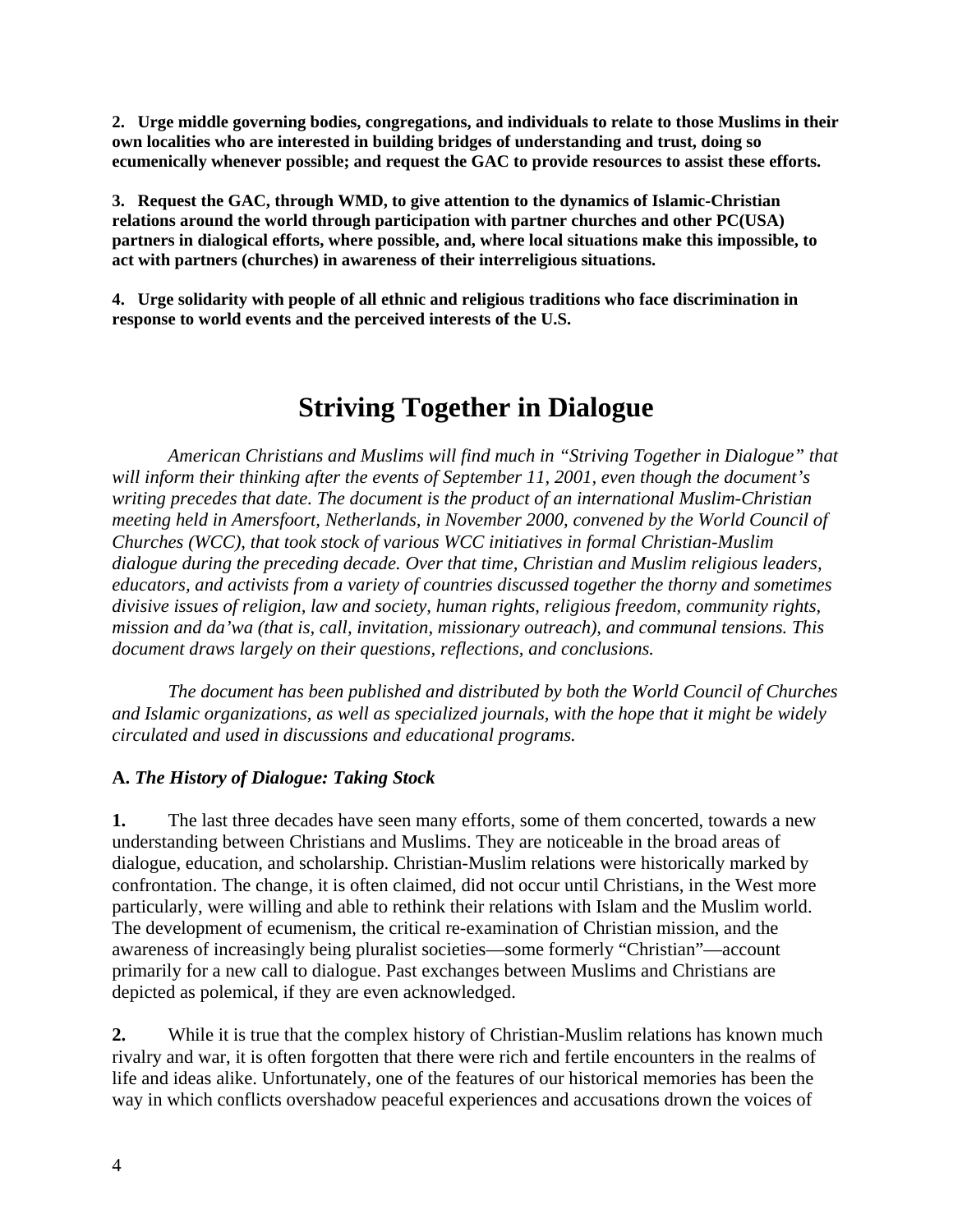understanding. Something similar happens at the level of religious views, when perceptions of difference displace common or shared principles.

**3.** Traditional universes were self-contained. Exclusivist and reductionist attitudes towards other religions prevailed. Nevertheless, Islamic history bears witness, especially during the formative phase of Arab-Islamic civilization, to a remarkable ability to invite and integrate the various contributions that Christians were eager and able to offer. Active in transmitting and developing knowledge, in the various fields of science and philosophy, Christians could also engage in dialogue on matters of revelation and reason, not only as apologists. Despite varying social and material constraints, contacts between people, exchanges, and collaboration were never broken.

**4.** In modern times and in many countries, emerging national identities, rooted in cultural bonds, strengthened by an awareness of common interests and destiny, and shaped by the rules of a new political order, brought Muslims and Christians closer to each other. New relationships transcended traditional barriers. They were distinct from those based on religious affiliation without necessarily contradicting them. These relationships sometimes gave primacy to national solidarity and minimized the need for interreligious dialogue. In some quarters it was feared that religious identity, made explicit in dialogue, might threaten national unity.

**5.** At the global level, the process of national liberation and decolonization tended to favor a more equitable relationship between Christians and Muslims, thus creating better conditions for a meaningful interreligious and intercultural dialogue. In conjunction with these developments, religious worldviews interacted with universalist and humanist ideas, demonstrating a greater sensitivity to the spreading reality of religious plurality. Christians, for their part, had to address this reality, defining its significance for their own self-understanding. Optimistic in character, this response gave birth to ideas that, during the 60s and 70s of the twentieth century, led to authoritative church texts and various types of guidelines on dialogue. Likewise, many Muslims upheld the idea of dialogue and participated actively in various initiatives. They emphasized the Qur'anic call to dialogue and, in some cases, suggested that the Muslims need to be leading partners in responding to this call.

**6.** At the same time, dialogue generated controversies. To be sure, opposition was not confined to theological positions and to an assessment of the legitimacy and value of dialogue. It extended to the identification of partners, issues for discussion, and areas of common action. Dialogue was faced with both resistance and hesitation. The expectation that a traditional selfunderstanding be rethought and liberated from the grip of history was not universally met. Nor could Muslims disregard the past, with all its conflicts and misperceptions, and espouse trust instead of suspicion of the churches' intentions towards them. In addition, changes in economic, political, and cultural power relations were not sufficient to ensure that dialogue be taken in the sense it is intended: free from partisan interest and critical of the domination of one partner over the other.

**7.** Among the many objections to, and reservations towards, dialogue, five particular ones are worth being underlined. There are those who insist that the local context of communal relations in a given society often makes broader dialogue irrelevant. Others suggest that dialogue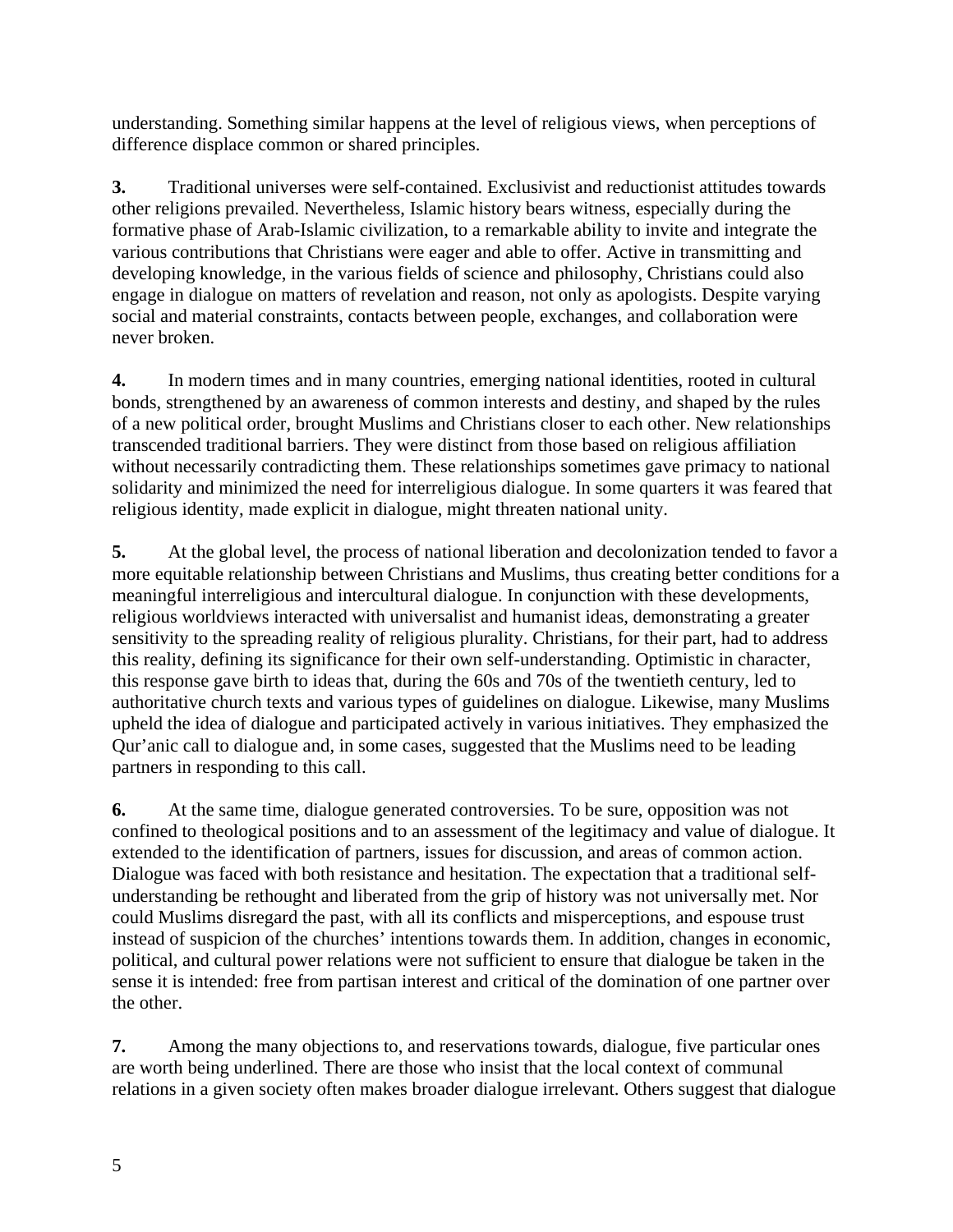may function as a cover for unequal power relations or as an ornament, concealing purposes different from those stated. There are also those who are weary of controversy and tend to be apprehensive of any mutual inquiry and questioning. Fourthly, one finds those who see dialogue as compromising the truth and a betrayal of the divine call to mission or da'wa. A fifth position argues that dialogue is, on the contrary, a more sophisticated form of mission or, even if that is not the intention of its initiators, leading to mission.

**8.** Objections to dialogue are often aggravated further by questions regarding the representativeness of participants. Dialogue is readily dismissed by its opponents as elitist or marginal because the people involved are said to be unrepresentative. The question of representativeness is bound to that of effectiveness. Partners in dialogue may be expected to commit their communities, especially when they seem to identify strongly with them. But this ignores the fact that churches, and even more their Muslim counterparts, seldom function as centralized institutions. They do not realistically claim undisputed authority over the faithful, especially when matters such as interreligious relations are at stake. When partners in dialogue rightly point out that their influence is limited, their efforts may be seen as irrelevant. But at least symbolically, they continue to be seen as responsible for attitudes prevailing in their communities, even if they chose to be critical of them.

**9.** It is needless to repeat that current developments, political and otherwise, may be threatening to build up new attitudes of distrust and hostility. This imposes a new urgency in the consideration of Christian-Muslim relations and priorities on dialogue and cooperation. The patient work of recent decades is a reliable resource. Its value cannot be quantified, but this does not mean that it bear no fruits. Countless local, national, and international experiences confirm this. Participants have discovered that interreligious dialogue is informed by, and informs, the internal dialogue within each religion. What was learned in the last decades lays the foundation for a continuing dialogue that is both hopeful and takes account of the contemporary realities.

## **B.** *The Current Situation: Threats and Opportunities*

**10.** Relations between Muslims and Christians are usually strongly influenced by local and regional histories and events. But broader developments also have a significant impact, especially when they contribute to destabilizing societies previously characterized by peaceful relations of mutual acceptance. In situations where uncertainties of change begin to be felt, suspicion and fear can build up between communities leading to tension and possibly conflict.

**11.** It seems clear that in some parts of the world, the traditional nation state model is subject to growing questioning. Some countries have fallen apart, others are constructing larger entities. States have become too small for some purposes and too large for others. In many post-colonial independent countries, nation-building projects remain incomplete, become fragile, or are failing. The borders set by the imperial powers, while mostly unchanged, could not gain universal acceptance. In some cases, they are disputed. Claims to common nationhood have been countered by the fact that ethnic, cultural, and linguistic communities straddle sometimes several state boundaries while contributing to divisions within them. National governments are often far from having succeeded in delivering on promises of genuine national independence and social and economic advancement. Indeed, in many instances, early progress has gone into reverse and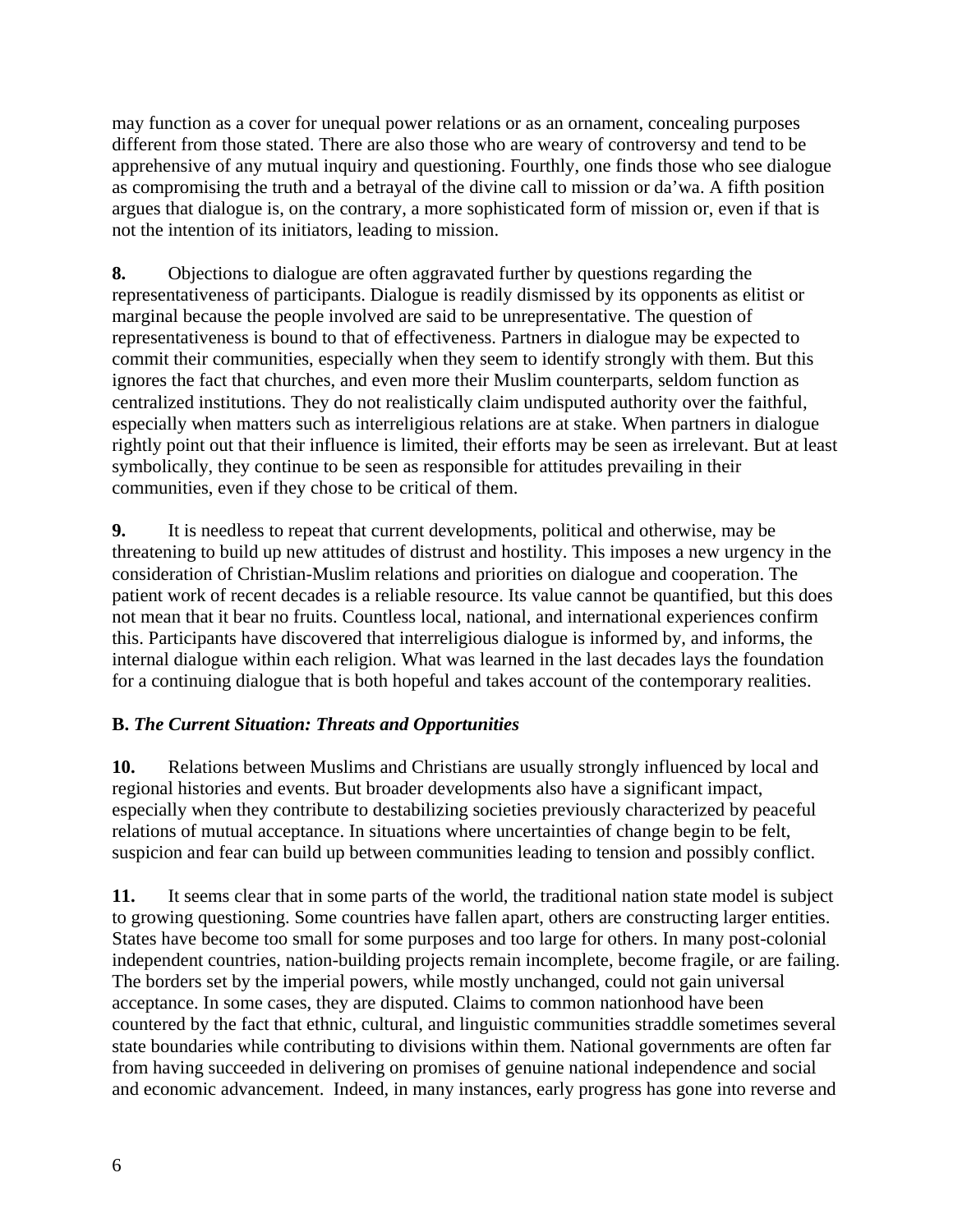large sections of the national population have sunk deeper into poverty. Official rhetoric of development, national unity, democracy, and human rights often contrasted with different realities on the ground. For such reasons, political institutions often lack legitimacy.

**12.** The continuing globalization of economic processes, and of information, is associated with increases in human mobility through migration, refugee movements, and the growth of transnational networks. Local cultural identity is threatened. This often further weakens the state and adds to the pressures on national and regional loyalties. New relations between people across traditional ties and webs of interests have created new loyalties and identities in which local community has little meaning.

**13.** When states become weak, people are thrown back on reliance on traditional community structures and identities for meaning and material security. Conversely, when a state becomes oppressive, people find protection in traditional community structures and identities. In both cases, the effects of globalization leading to greater cultural uniformity invite, in many cases, a search for specificity and distinction. Such a search favors an affirmation of traditional cultural and religious identities.

**14.** Everywhere, "meaningful" identities are multiple and will vary depending on particular needs. Professional and economic security may be found in one form of community (e.g. trade union or professional association), daily social networks in another (e.g. neighborhood, factory, club), social and political activity in yet another (e.g. neighborhood, factory, club), social and political activity in yet another (e.g. party, women's groups), and spiritual search again in another (e.g. religious and worshiping community). But when all such various needs are being met or expressed in one identity, the borders between communal loyalties are mutually reinforced rather than being mutually balanced. Boundaries between oneself and the other are strengthened. They create closed communities within which common and exclusive memories can be developed and activated, the self and stranger are stereotyped and the latter is easily demonized.

**15.** In such cases, differences in community size become an issue of minority threatened by majority. Insecure communities in one place seek alliances with others elsewhere, perceived to share a common identity, in order to achieve political empowerment. External attention to, and support for, "minority rights" is thus invited. They can be used as a pretext for self-interested intervention by foreign powers. National governments and political movements that are part of "majority" communities that see themselves as threatened by such interventions, see their suspicion towards "minorities" justified and deepened. At the same time, some governments strengthen their power by managing communities and relations between them, exploiting mutual fears, mobilizing one against the other, and recruiting some in support and thus further undermining the security of others.

**16.** When communities identify themselves or are identified exclusively by their religion, situations become more explosive. Religion speaks for some of the deepest feelings and sensitivities of individuals and communities, it carries deep historical memories, often appeals to universal loyalties, especially in the case of Christianity and Islam. And so religion comes to be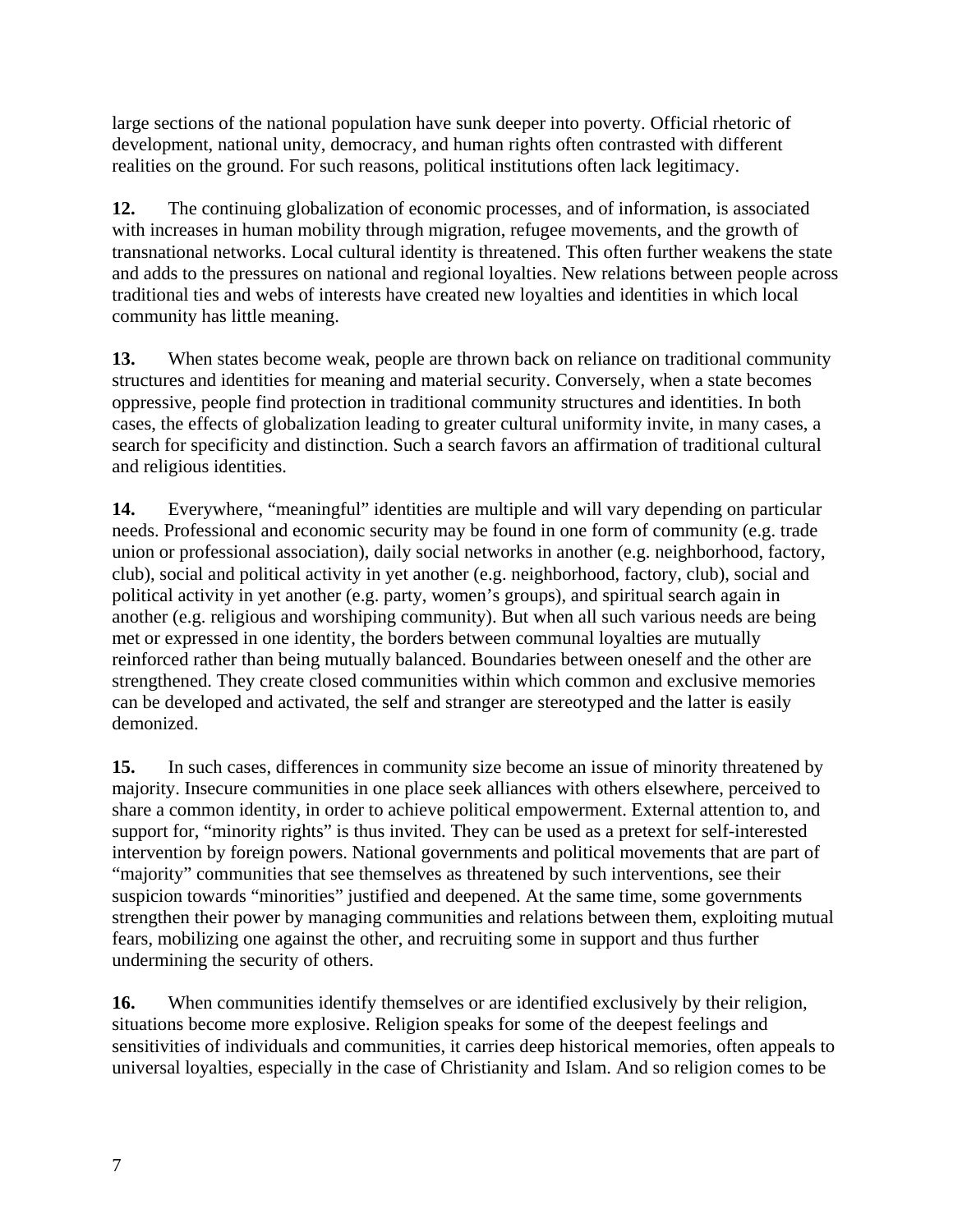seen as the cause of conflict and is often in fact an intensifier of conflicts whose causes are outside religion.

**17.** Such developments in recent decades have, however, coincided with developments in the religious arena. In many regions, what had been thought of as an irreversible process of secularization has been countered by a "return" of religion into public life. An increased political and social visibility of religion was noticeable before the fall of the Soviet system and has strengthened as a result. In the West, the talk of "Islam, the new enemy," and the "clash of civilizations" points to a certain perception of the role of religion in the public sphere and in international relations. In the Muslim world, religion has regained its vigor, in resistance to Western domination and as an affirmation of the rights of Muslims and their competence to contribute to the making of a new world.

**18.** As the experience of Christian-Muslim cooperation and mutual understanding grows and spreads, it begins to offer a prospect of counteracting processes that tend to globalize conflicts that involve Muslims and Christians. There are cases where a conflict in one place, with its local causes and character, is perceived and instrumentalized as part of a conflict in another, with its separate and specific causes and character. So enmities in one part of the world spill over into situations of tension in other regions. An act of violence in one place is used to confirm stereotypes of the "enemy" in another place or even provoke revenge attacks elsewhere in the world.

**19.** Muslim and Christian leaders and activists in dialogue, are intensifying their efforts to "de-globalize Christian-Muslim tensions." They constantly warn against essentialism and sensationalism and draw attention to the specific local causes of conflicts, whose solutions can be found, first and foremost, in addressing those local causes. They refuse to be drawn into others' conflicts on the basis of uncritical response to calls for solidarity and instead help to apply common principles of peace, justice, and reconciliation. They can thus help parties to local conflicts to release Islam and Christianity from the burden of sectional interests and self-serving interpretations of beliefs and convictions. Christian and Islamic beliefs and convictions can then constitute a basis for critical engagement with human weakness and defective social and economic orders, in a common search for human well-being, dignity, social justice, and civil peace.

**20.** It is needless to repeat that a culture of peace among religious communities is grounded in the culture of dialogue. The decades of dialogue between Muslims and Christians, at all levels, have strengthened relationships between the two religions, both individually and institutionally. Extensive personal networks of friendship and trust have been created through dialogue in the midst of conflicts labeled Christian-Muslim, making joint efforts for peace and justice both imperative and realistic. Growing mutual knowledge and interest in a greater understanding are replacing simplistic and uninformed stereotypes. Theological training and religious studies are beginning to include the other in their searching. Although there is clearly a long way to go, the fact of such beginnings gives reason for hope. It is a significant resource for future action.

**21.** The increasing participation of women in society has mobilized many women into Muslim-Christian cooperation in projects of development and social justice. The experiences of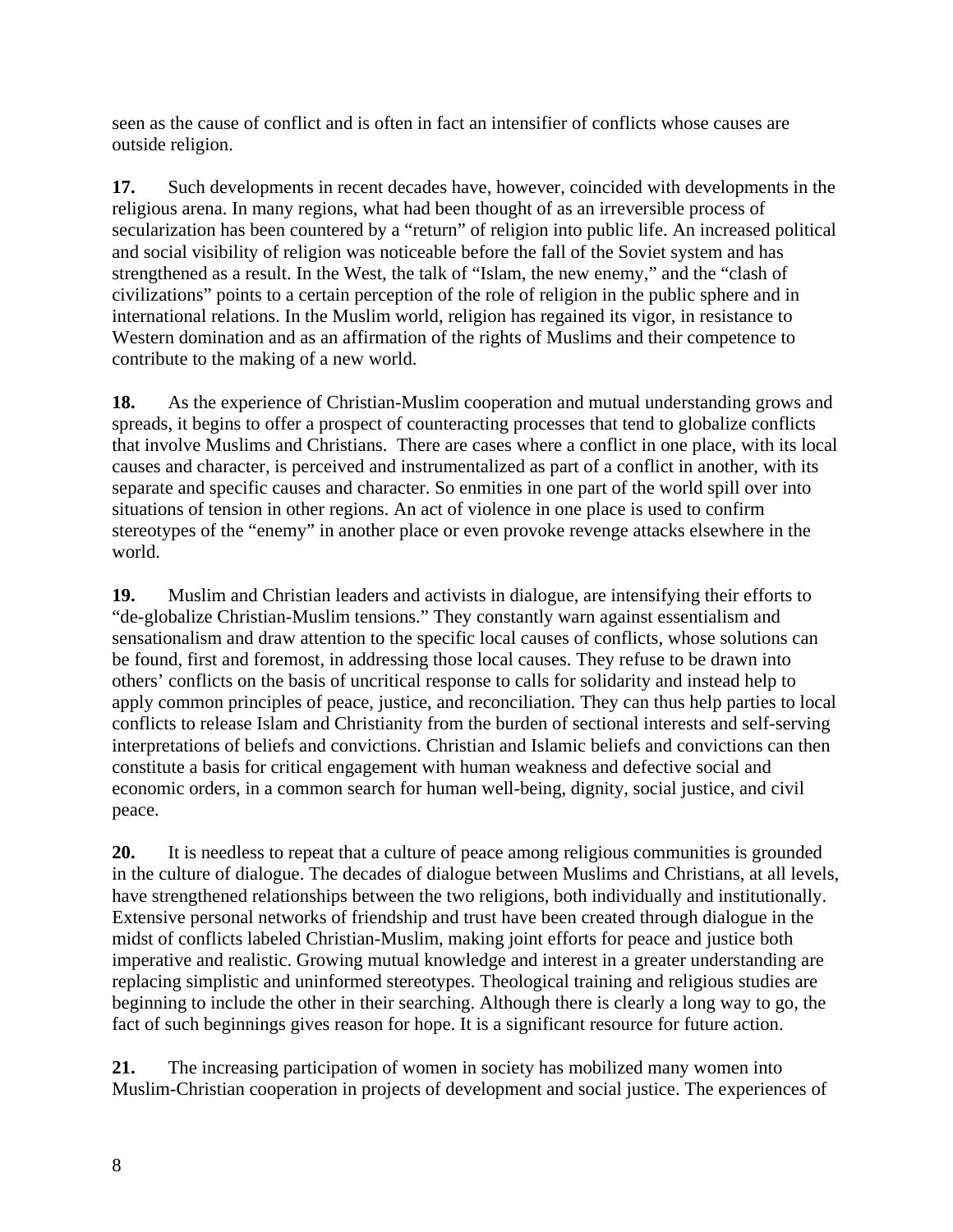"the dialogue of life," where women play a leading role, cannot be separated from the broader dialogue and joint action of Christians and Muslims. In the longer term, the massive expansion of women's participation in higher education, including religious education, suggests a progressively growing challenge to traditional patterns of thinking and structures of power. Such challenge is an essential contribution to the future of dialogue.

## **C.** *Renewing Common Affirmations*

**22.** In a world where Christians and Muslims live as neighbors and co-citizens, dialogue is not only an activity of meetings and conferences. It is a way of living out our faith commitment in relation to each other, sharing as partners common concerns and aspirations, and striving together in response to the problems and challenges of our time. Widely accepted guidelines for genuine dialogue need to be re-emphasized and reaffirmed. A number of common affirmations are to be renewed taking stock of the previous experience and in the light of a Christian-Muslim appraisal of the current situation.

**23.** Differences are inherent in the human condition and a manifestation of divine wisdom. In recognition of such differences, interreligious dialogue is based on mutual respect and understanding. It should not be used for a theological debate in which adherents of each religion try to prove religious truth at the expense of the other.

**24.** Partners involved in interreligious work are not required to compromise on any of their basic religious beliefs in order to engage in a constructive dialogue. Much of the significance of dialogue between Muslims and Christians depends on its ability to engage those who are faithful to their respective religions and rooted in their communities. Dialogue is motivated by a religious vocation and is founded on religious values.

**25.** In dialogue, the deepest meaning of what our Scriptures say to us is opened up and speaks anew. Christians are motivated by the teaching that God wills love of neighbor inseparably from the love of God, which is shown in human action through love of others (Luke 10:27; Rom. 13:9–10; Gal. 5:15; John 4:20–21). Christ's teaching of love includes all those we view as friends and those with whom we may feel enmity for any reason. Such love is not a mere sentimental emotion but an impetus to action (1 John 3: 18) and the basis of trust (1 John 4:18). Christians also recall that they are not to bear false witness against their neighbor (Ex. 20:16). In dialogue, they come to know their neighbors of other religions in ways that enable them to keep this commandment in fact, not simply through vague intention. "What does the Lord require of you" the prophet Micah asks, "but to do justice, and to love kindness, and to walk humbly with your God?" (Micah 6:8).

**26.** As Muslims enter dialogue, they recognize the Qur'anic texts concerning diversity and God's purpose that say: "O people: we created you from a single [pair] of male and female, and made you into nations and tribes, that you may know each other" (49:13) and "We sent you solely as a mercy for all creatures" (21:07). Plurality is inscribed in God's design: "To each among you have we prescribed a law and open way. If God has so willed, He would have made you a single people but [His plan] is to test you in what He has given you: so excel each other in good deeds; it is He that will show you the truth of the matters in which you dispute" (5:48).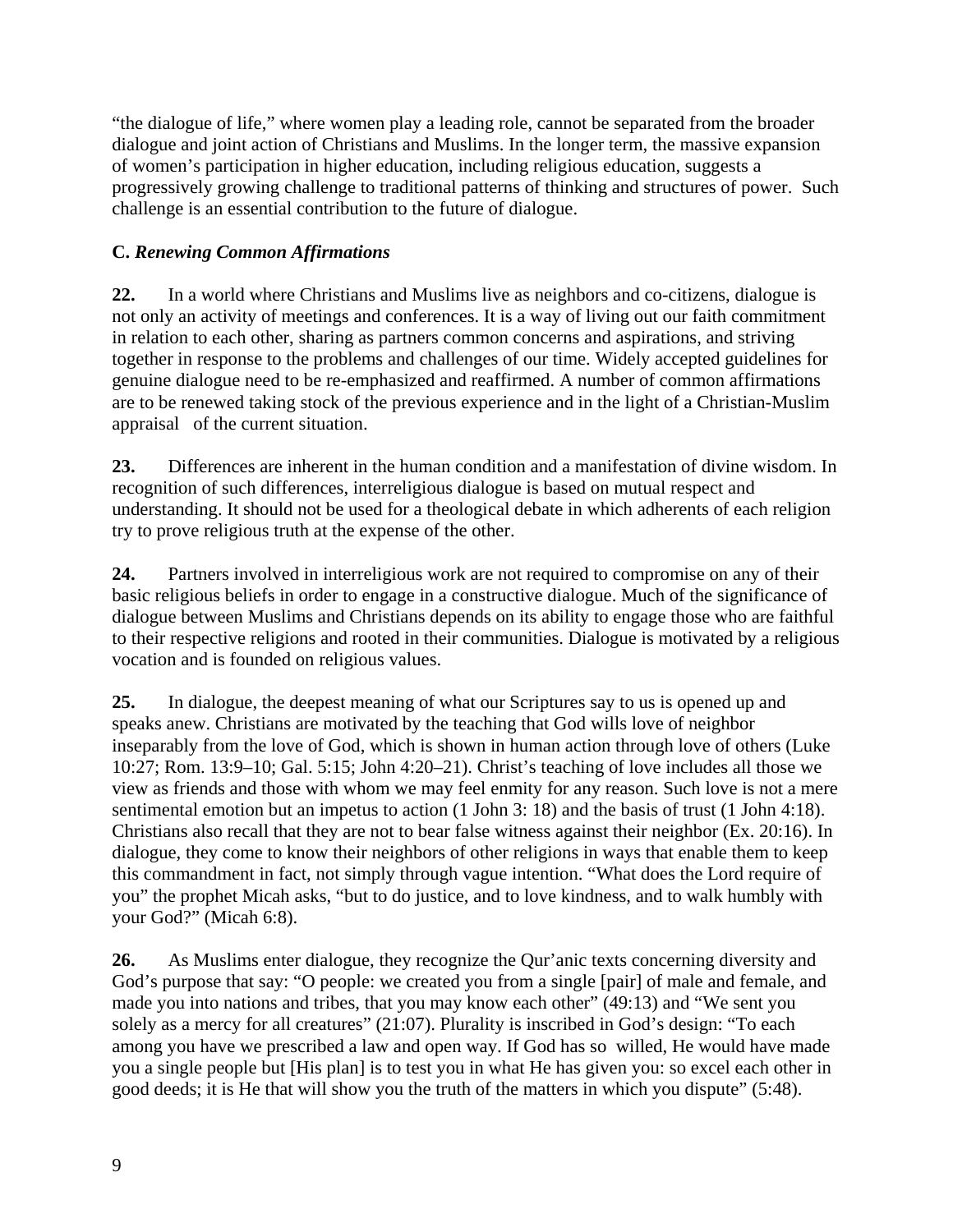Muslims are called to seek justice through their dialogue activities. The Qur'an teaches "Give just measures and weight; do not deprive others of their due" (7:85) and "O you who believe! Stand out firmly for God as witnesses for fair dealing, and let not the hatred of others turn you away from justice, be just: that is nearer to piety" (5:8).

**27.** Therefore, dialogue is not a negotiation between parties who have conflicting interests and claims. It should not be bound by the constraints of power relations. Rather, it needs to be a process of mutual empowerment of both Christians and Muslims towards their joint engagement in public concerns and their common pursuit of justice, peace, and constructive action on behalf of common good of all people. In this process, Muslims and Christians will draw on their spiritual resources.

**28.** With this perspective in mind, genuine dialogue implies a recognition of, and respect for, differences. At the same time, it seeks to discover and appreciate common values of Christianity and Islam. A fruitful mutual understanding cannot be enhanced unless both convergences and recognized differences are held in a creative relationship. This is equally true of debates within each religious community. Intra-religious and inter-religious dialogue depend on, and feed into, each other.

**29.** Appreciation of both diversity and commonalties can be achieved in dialogue as an educational process that enables each community to come to know better both the other and self. Muslims and Christians are thus helped to be critical of, and overcome, the many mutual stereotypes, prejudices, and misconceptions that serve to propagate suspicions and fear and justify exclusion.

**30.** But dialogue is not confined to communication or exchange of knowledge. It offers opportunities for interaction and practical engagement in matters of common concern at the grassroots level and in everyday life. Dialogue brings intellectual pursuits and life engagement into an integrated whole. The persuasiveness of the moral messages and the credibility of the intellectual pursuit necessarily depend on inclusive action on behalf of the common good.

**31.** In a context where religions are finding renewed public vigor, issues of freedom on conscience and human rights generally have re-emerged, in the last few years, as sensitive and even divisive. In this respect, Muslim dialogue has an indispensable contribution to make in affirming that the principles of human rights and religious freedom are indivisible. It is called to direct the forces of religiosity toward common good, instead of allowing them to breed intrareligious and interreligious hatred and conflicts. Muslims and Christians agree that freedom of conscience is essential to their respective faiths. But religious freedom does not only imply freedom of conscience but also the right to live in accord with religious values and the recognition of cultural and religious diversity as basic to human reality. More broadly, Christians and Muslims can contribute, through dialogue, to a discourse on human rights that can help reconcile the truly universal principles and the culturally specific claims. Such a discourse needs to be grounded in the respective religions to be genuinely inclusive and universal.

**32.** While recognizing that mission and da'wa are essential religious duties in both Christianity and Islam, Muslims and Christians need to uphold the spiritual and the material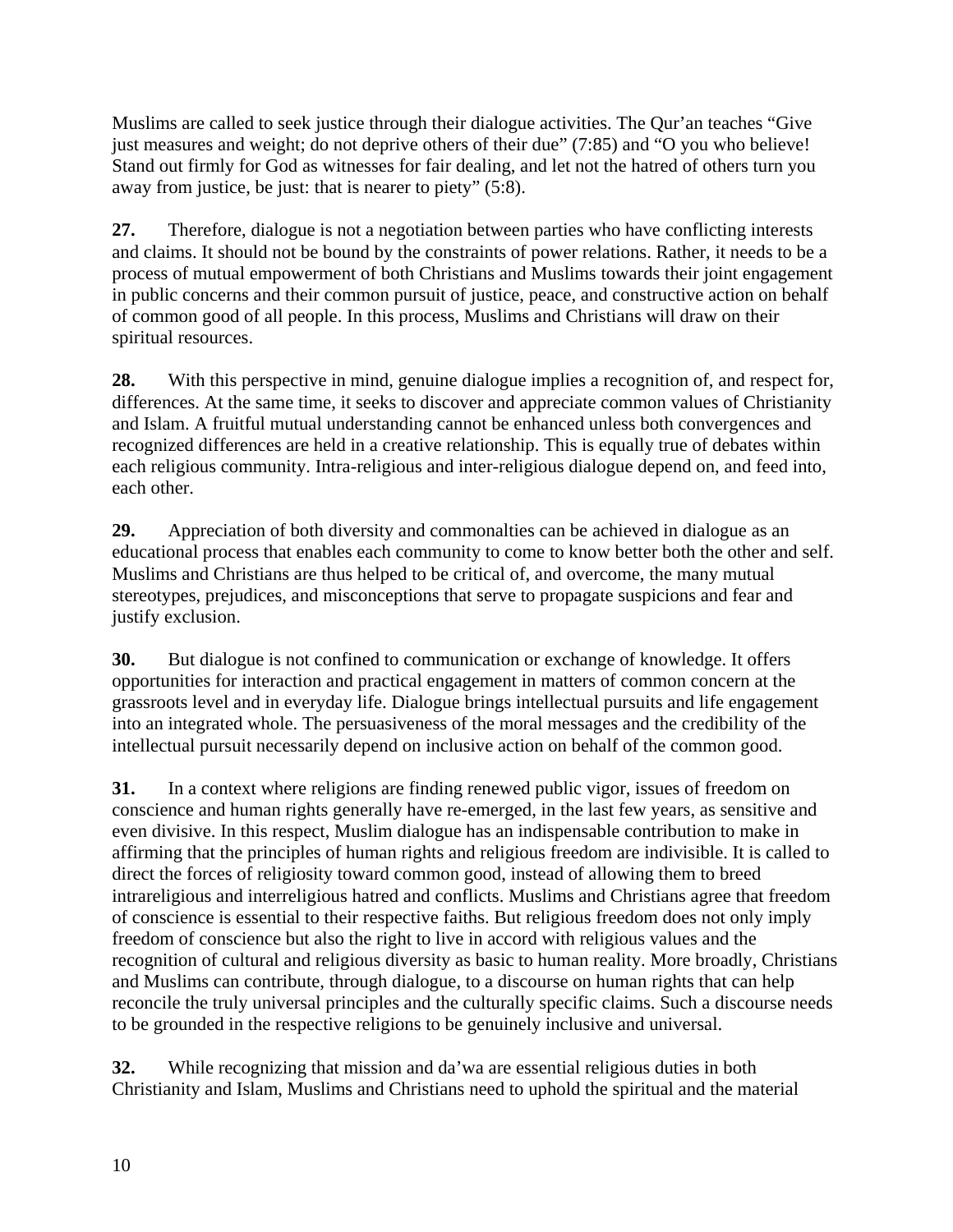well-being of all. Many missionary activities, and the methods they use, arouse legitimate suspicions. There are situations where humanitarian service is undertaken for ulterior motives and takes advantage of the vulnerability of people. Thus the clear distinction between witness and proselytism become crucial. It is the basis for the recognition that people of faith can enjoy the liberty to convince and be convinced and at the same time, respect each other's religious integrity, faithfulness to one's tradition and loyalty to one's community.

**33.** In dialogue, Muslims and Christians learn that Christianity and Islam are not two monolithic blocks confronting each other. They also learn that tensions and conflicts in various parts of the world are not an expression of a "clash of civilizations" nor do they define bloody borders between Christianity and Islam across the world. At the local level, dialogue can help diffuse, or even solve, problems that may otherwise be manipulated by external powers for their own purposes.

**34.** As Christians and Muslims understand justice to be a universal value grounded in their faith, they are called to take sides with the oppressed and marginalized, irrespective of their religious identity. Justice is an expression of a religious commitment that extends beyond the boundaries of one's own religious community. Moreover, Muslims and Christians uphold their own religious values and ideals when they take a common stand in solidarity with, or in defense of, the victims of oppression and exclusion. The logic of "reciprocity" in addressing minority rights contradicts the unconditional universality of the value of justice. People of faith should not allow themselves to be constrained by the methods of inter-state relations. The logic of reciprocity demarcates the world and societies along religious lines and contradicts principles of equal citizenship.

**35.** Women and men of faith, engaged in dialogue, affirm the equal citizenship of all persons within any given state or society, cutting across all ethnic, social and religious boundaries. Religious affiliations that unite people with others beyond their national borders need not contradict equal citizenship. Multiple identities are a fact of human existence. People define themselves in terms of various identities related—for example—to nation, religion, culture, family, gender, age, and work. In dialogue, no dimension of personal identity excludes another. The more dialogue partners feel secure in their own identities, the more they are able to be inclusive and engage in wider interreligious and intercultural relations and interaction.

## **D.** *Priorities for Action*

**36.** Recommendations drawn during the many dialogue conferences that have been held in the last decade are often very similar. Their repetition may well purport to emphasize their importance and remind Christians and Muslims that the task before them continues to be unfinished. Against the background of assessing of the present state of Christian-Muslim relations attempted in this document, a few of those recommendations need to be highlighted and prioritized for further action. They concern partners in dialogue and structures of cooperation, education, and media.

**37.** In order to broaden its impact, Christian-Muslim dialogue needs to widen its participation and to reflect the diversity of opinions in each community. Moreover, the inclusion of students